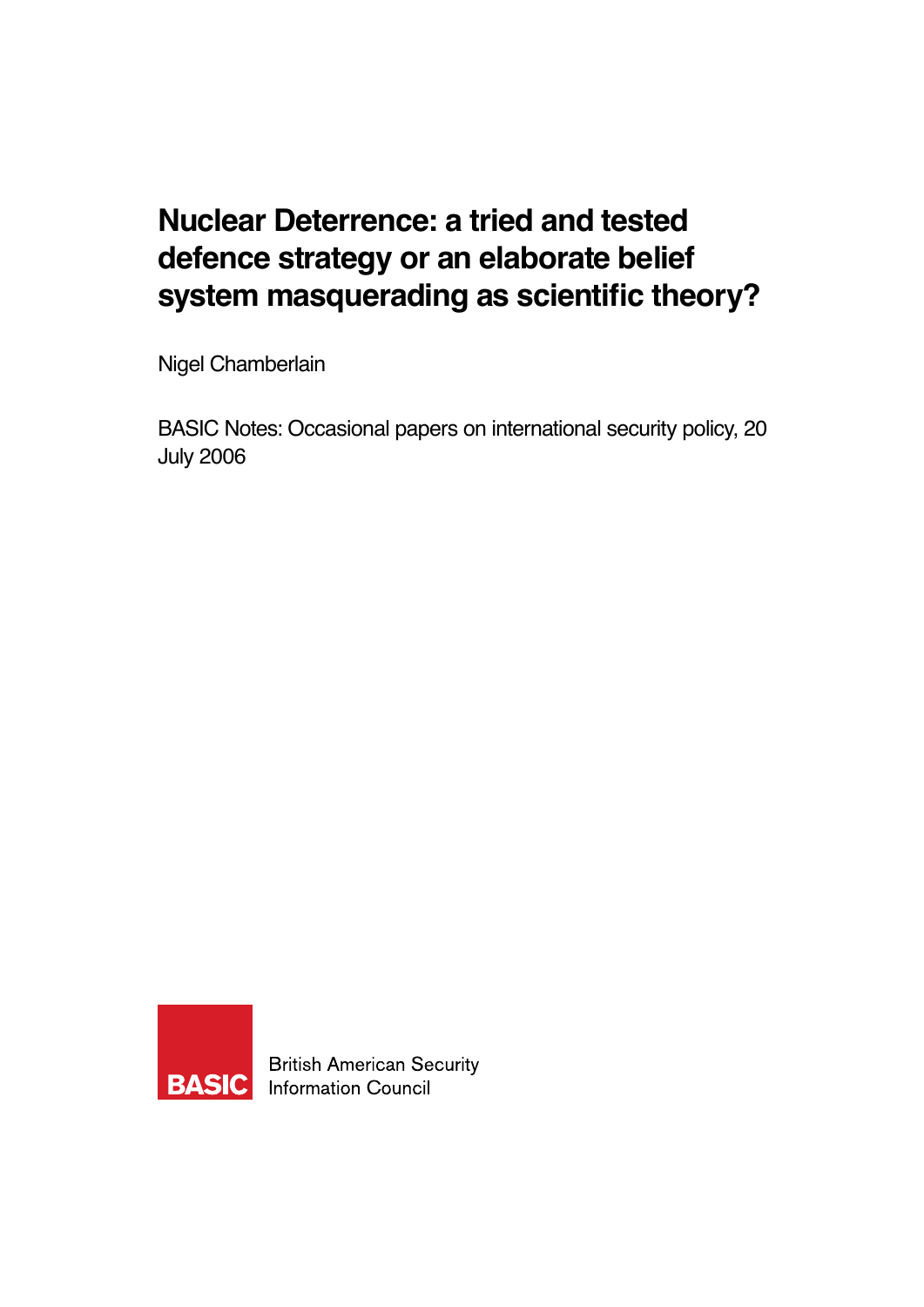Tony Blair has turned a potential six-year opportunity to discuss whether or not to replace the Trident nuclear weapon system into a six-month rubber-stamping exercise glazed with a veneer of parliamentary accountability without a hint of the promised open debate. Some legacy, says Nigel Chamberlain

Nothing more rapidly closes down the opportunity for a debate on the future of UK nuclear weapons policy than the introductory phrase "should we renew the nuclear deterrent"? Assumptions that underpin the question are rarely challenged. Subsequent commentary either accepts the assumptions unquestioningly or struggles to suggest an alternative viewpoint while seemingly avoiding engagement in the debate as presented. Instead, what follows is invariably superficial, uninformative, confrontational and unsatisfactory.

The Government has frequently promised but studiously avoided a debate on replacing the Trident nuclear weapons system. Meanwhile, the time for that decision to be made has been compressed and accelerated from potentially six years to no more than six months, including the summer parliamentary recess. No government case has been made for what clearly amounts to the indefinite retention of nuclear weapons since the initial announcement in December 2003 that a decision would be needed in the next Parliament. That projected date of not later than May 2010 has been brought forward to the end of this year, without explanation or justification.

Downing Street and the Ministry of Defence appear content to let the exchanges of the 1980s be replayed in order to marginalise opposition while galvanising support for perceived realism. A combination of august former civil servants, seemingly objective academics and a largely acquiescent media is preparing the ground for a truncated parliamentary exchange on a predetermined outcome. The current and expectant Prime Ministers will respectively declare it only 'sensible' and 'prudent' for the UK to retain its 'independent nuclear deterrent'. Then Tony Blair can proclaim, "Debate had, job done, no problem" and hand over the leadership to the safe hands of Gordon Brown.

For almost 50 years the US-UK Mutual Defence Agreement (MDA) has permitted extensive transatlantic nuclear weapons collaboration, everything short of transporting a complete nuclear warhead. Although a 10-year extension of the MDA was officially endorsed in 'an exchange of notes' between governments in December 2004, what passed for government notification of intent to proceed was quietly slipped out just before the end of the parliamentary session in July that year. For almost a year, every attempt to utilise established parliamentary procedure to encourage executive accountability was met with a bureaucratic stonewall.

Current activities conducted under the cloak of the MDA at the nuclear weapons laboratories in the United States and the United Kingdom give every indication of 'business as usual'. Detailed preparation for replacing Trident has been under active consideration behind the closed doors of Whitehall and the perimeter fence at Aldermaston. Their conclusions will eventually be presented to Parliament as nothing more than a reasonable continuation of what went before. This is a tried and tested means of sustaining and managing the business of staying in the nuclear club.

Industry and trade unions have also been hard at work with what was described by former Defence Secretary Geoff Hoon as "one of the most effective defence lobbies I have come across". Rand Europe, 'Independent advisors to the UK Ministry of Defence' has also done its bit to promote and secure the Barrow-in-Furness shipyard as 'a world class centre of submarine excellence'.

So, before we are presented with a statement that the existing Trident programme will be continued and in due course renewed or replaced, those who argue for retention should be obliged to make the case in detail. Mere repetition of "nuclear deterrence has prevented war for over 50 years and it will be an effective insurance policy for the unstable and unpredictable world we live in" will not suffice.